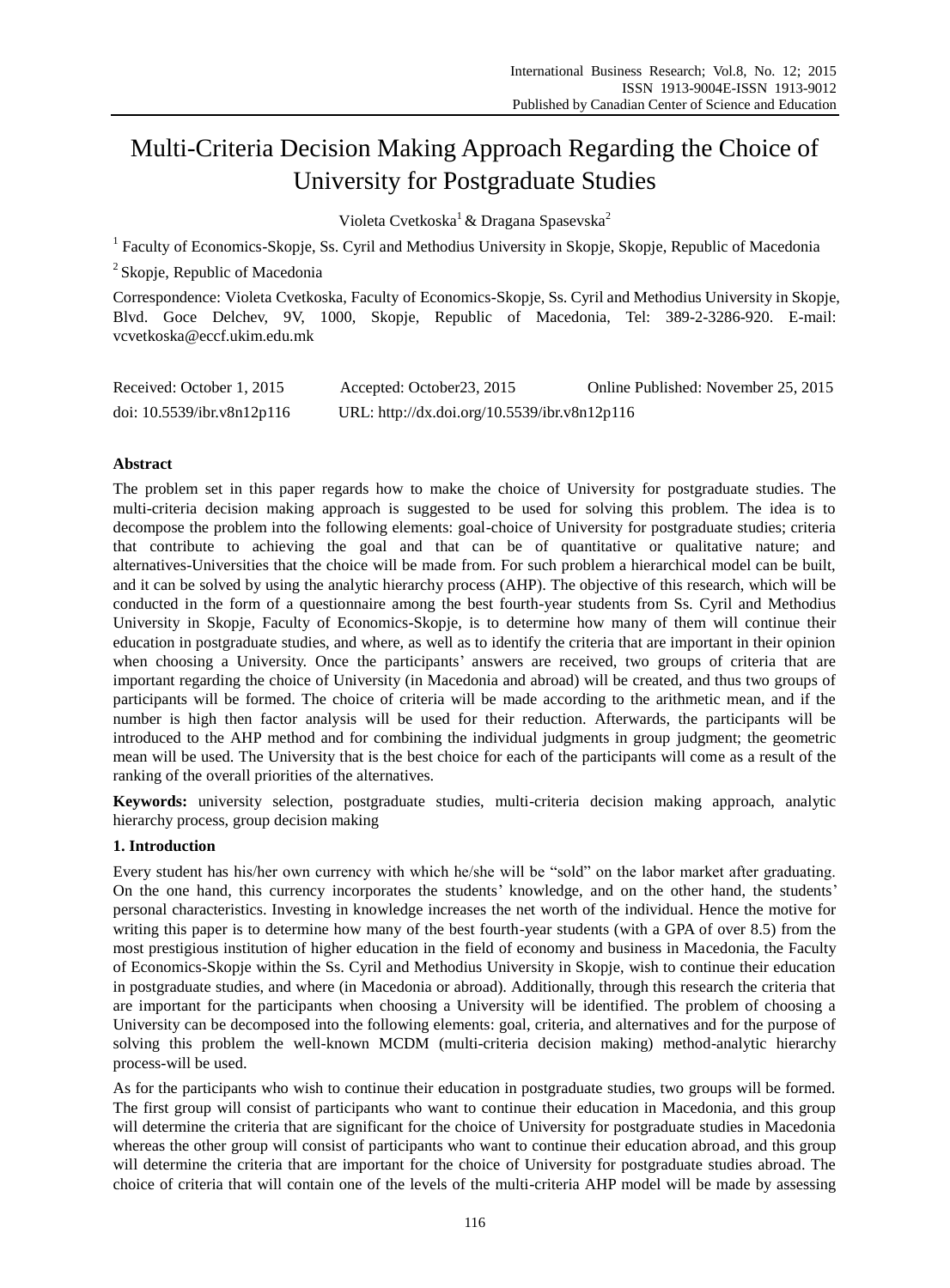the arithmetic mean, and if the number of criteria is large then it will be reduced by applying the statistics technique-factor analysis. For each of the alternatives that the participant will make a choice from, the overall priority will be assessed whereas the ranking of these priorities will help in the decision making process for the best University for each student.

This paper is structured in six sections. Along with the introduction, presented in section 1, section 2 covers a review of the existing literature. The research objectives and methodology are explained in section 3, and the description of the research instrument is explained in section 4. The analytic hierarchy process is presented in section 5, and the conclusion is given in section 6.

#### **2. Literature Review**

Based on a literature review of Vaidya and Kumar (2006) which contains 150 articles published in international journals in the period from 1983 to 2003 the analytical hierarchy process is applied for solving certain problem in the following areas: personal (26 articles), engineering (26 articles), social (23 articles), manufacturing (18 articles), industry (15 articles), government (13 articles), other (sport, management,..) (12 articles), education (11 articles) and political (6 articles).

Ho (2008) reviews the literature for applications of integrated analytic hierarchy process with another method. 66 articles which are published in international journals are included in this review referring to the period from 1997 to 2006. Based on this review AHP is mainly integrated with mathematical programming (33 articles) followed by Quality Function Deployment (QFD) (16 articles) and meta-heuristics (8 articles), SWOT analysis (5 articles) and Data Envelopment Analysis (DEA) (4 articles).

AHP has various applications in high education. Gibney and Shang (2007) use AHP in the process of selecting a dean. Rouyendegh and Erkan (2012) use fuzzy analytic hierarchy process (FAHP) in selecting the most adequate academic staff. Zhang, Yu, Yang, and Du (2014) proposed AHP model for estimating the faculty number of each school within the university. Besides this, for firms to be able to choose the best university for collaboration Salimi and Rezaei (2015) use fuzzy AHP. Because in the focus of this article is the application of AHP when choosing university for postgraduate studies, what follows is an explanation of the articles with such application in the existing literature.

In order to determine which factors influence international students' choice for postgraduate studies at Universities in Malaysia, Dahari and Abduch (2011) reviewed studies conducted in many countries (Jackson, 1982; Mansky & Wise, 1983; Paulsen, 1990; Montgomery, 2002; Avery & Hoxby, 2004; Long, 2004; Chen &Zimitat, 2006; Drewes & Michael, 2006; Ivy, 2008; Hsieh, 2010). In their study they decided to use the following 8 factors: price, offered programs, prominence of academic staff, promotion, facilities, environment, convenience, and scholarship. To assess the level of importance of each of the selected factors they used the multi-criteria decision method AHP, and the participants included are 135 international postgraduate first-year students at one of the Universities in Malaysia. The authors classified the analysis of AHP in 6 categories (according to gender: male and female, according to origin: respondents from Southeast Asia (SA), Middle East (ME) and Western countries (WC), and category of all respondents. According to the obtained results (for category of all respondents) it is determined that the most important factor which influences students' choice for postgraduate studies at Universities in Malaysia is programs offered with a priority of 0.245, and what follows are: price, facilities, prominence, promotion, convenience, scholarship, and environment, with priorities: 0.190, 0.108, 0.100, 0.099, 0.089, 0.087, and 0.081, respectively.

The AHP method enables to check whether the judgments of the decision makers are consistent. Therefore, firstly the Consistency Index (CI) is calculated and then it is used for calculating the Consistency Ratio (CR). If the value of the CR is lower than or equal to 0.10 (10%), the inconsistency is considered acceptable, but if the opposite is true, then it is recommended to review and revise the pairwise comparisons. More details on consistency can be found in (Saaty, 2012, pp. 80-84). For all categories of respondents in the study of Dahari and Abduch (2011) the value of the CR does not exceed the limit which means that the identified inconsistency is acceptable.

Tas and Ergin (2012) create an AHP model for the problem of choosing a University in the United States in which Turkish students will enroll for an MBA. Based on the conducted interviews with professors/education counselors, student survey applications, as well as an analysis of previous research, the following twelve criteria are identified: university tuition fees, university location, financial assistance, brand awareness in the home country, the university's brand name, international recognition, national survey ranking, accreditation, home university professors, post-graduation job and career prospects, PhD program, and education period. The selected criteria are explained in Tas and Ergin (2012, pp. 148-149). To assess the relative importance of the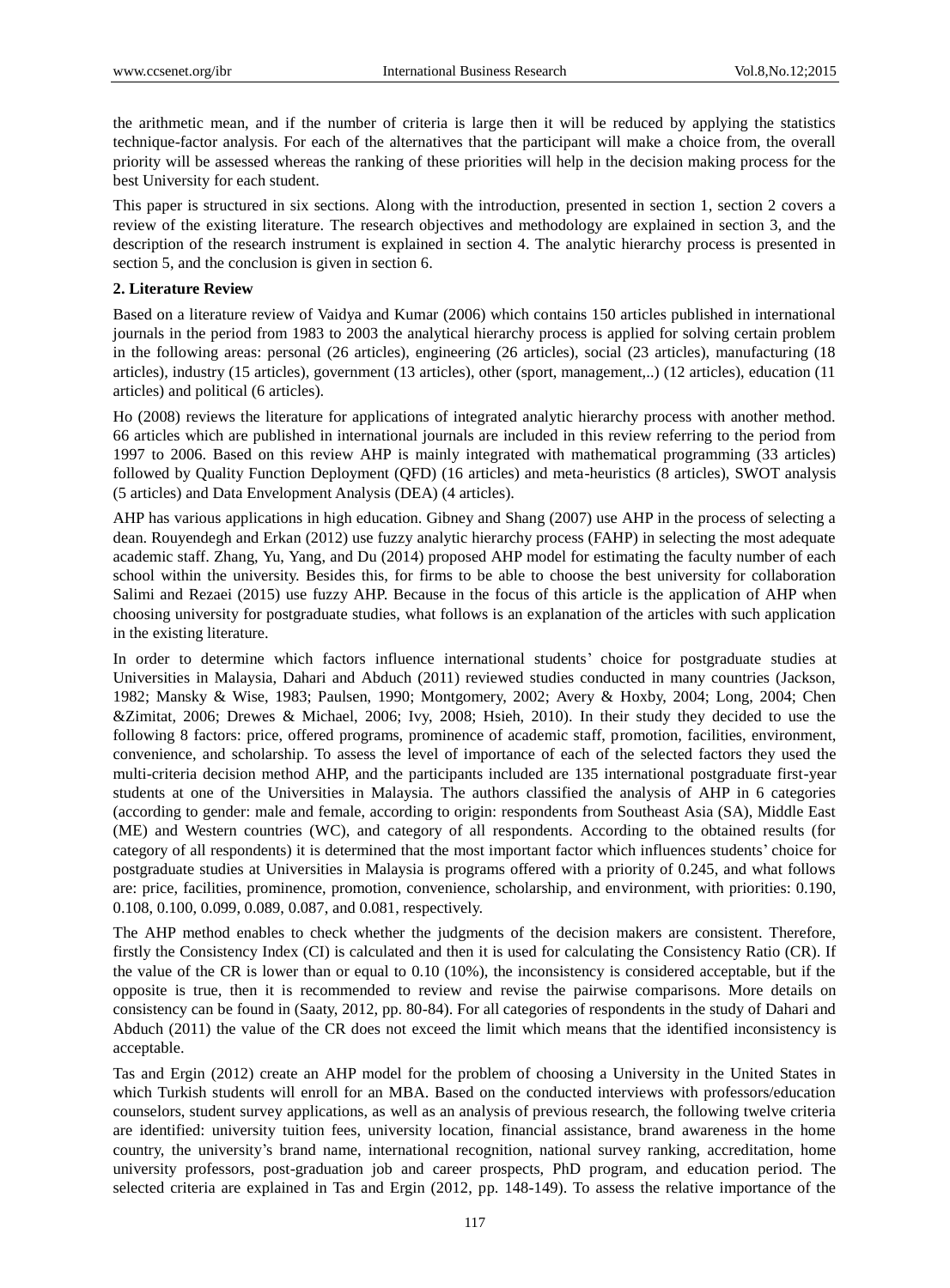criteria a survey was designed and it was conducted on third-year and fourth-year Turkish students studying at private University at the Department of Management. 152 surveys were included in the study, and according to the obtained results it was determined that the most important criterion was post-graduation job and career prospects with a priority 0.213, followed by: international recognition, accreditation, brand awareness in the home country, national survey ranking, university location, university tuition fees, PhD program, financial assistance, the university's brand name, education period, and home university professors, with priorities: 0.207, 0.147, 0.085, 0.076, 0.067, 0.045, 0.043, 0.041, 0.035, 0.028, and 0.014, respectively. The value of the consistency ratio does not exceed the limit (CR=0.10) which means that the identified inconsistency is acceptable. To evaluate the alternatives, i.e. the 8 universities in the United States (University of Texas, University of Michigan, Carnegie Mellon University, University of North Carolina, University of Minnesota, Indiana University, Emory University, and Washington University) based on the criteria, as respondents were selected professors/education counselors. According to the obtained overall priorities for the alternatives it was determined that the University of Texas is the highest ranked (0.239), followed by the University of Michigan (0.170), and Carnegie Mellon University (0.139) in third place.

Until now the AHP method has not been applied in Macedonia for solving the problem of choosing a University for postgraduate studies. The research that will be conducted will enable the development of an AHP model for the choice of University for postgraduate studies in Macedonia, and an AHP model for the choice of University for postgraduate studies abroad, which will afterwards be solved.

### **3. Objectives and Research Methodology**

The objectives of the research are:

- Determining how many of the best fourth-year students (further on participants) from Ss. Cyril and Methodius University in Skopje, Faculty of Economics-Skopje, have clearly defined goals for their future;
- Determining how many of the participants wish to continue their education in postgraduate studies;
- Determining how many of the participants that wish to continue their education in postgraduate studies, will apply right after graduating, and how many participants plan to continue their education in postgraduate studies after gaining work experience;
- Determining the program in which the participants wish to continue their education in postgraduate studies;
- Determining how many of the participants wish to continue their education in postgraduate studies in Macedonia, and how many wish to apply abroad;
- Determining the criteria that are important for the participants in the choice of University for postgraduate studies (separately for Macedonia and for abroad);
- Developing an AHP model for the choice of University for postgraduate studies in Macedonia;
- Developing an AHP model for the choice of University for postgraduate studies abroad;
- Assessing the priorities of the criteria in the AHP model for the choice of University for postgraduate studies in Macedonia;
- Assessing the priorities of the criteria in the AHP model for the choice of University for postgraduate studies abroad.

The research will be conducted through a questionnaire (described in section 4), and the AHP method will be used for the purpose of assessing the priorities of the criteria (described in section 5).

## **4. Description of the Research Instrument**

Through the posed questions in the questionnaire, information will be gained about the participants'sex and age, the Department that they study at, their GPA, whether they have clearly defined goals for their future, where they see themselves in five years' time, whether they have their future goals written down, whether after graduating or after gaining initial work experience they wish to apply for postgraduate studies, in which program they would like to continue their education in postgraduate studies, whether they wish to continue their education in postgraduate studies in Macedonia or abroad, and in relation to where they would like to continue their education in postgraduate studies (Macedonia or abroad) to state maximum 9 criteria that they view as important when choosing a University. The questionnaire is given in Appendix.

The participants in this research will be the best fourth-year students (with a GPA of over 8.5) from the Ss. Cyril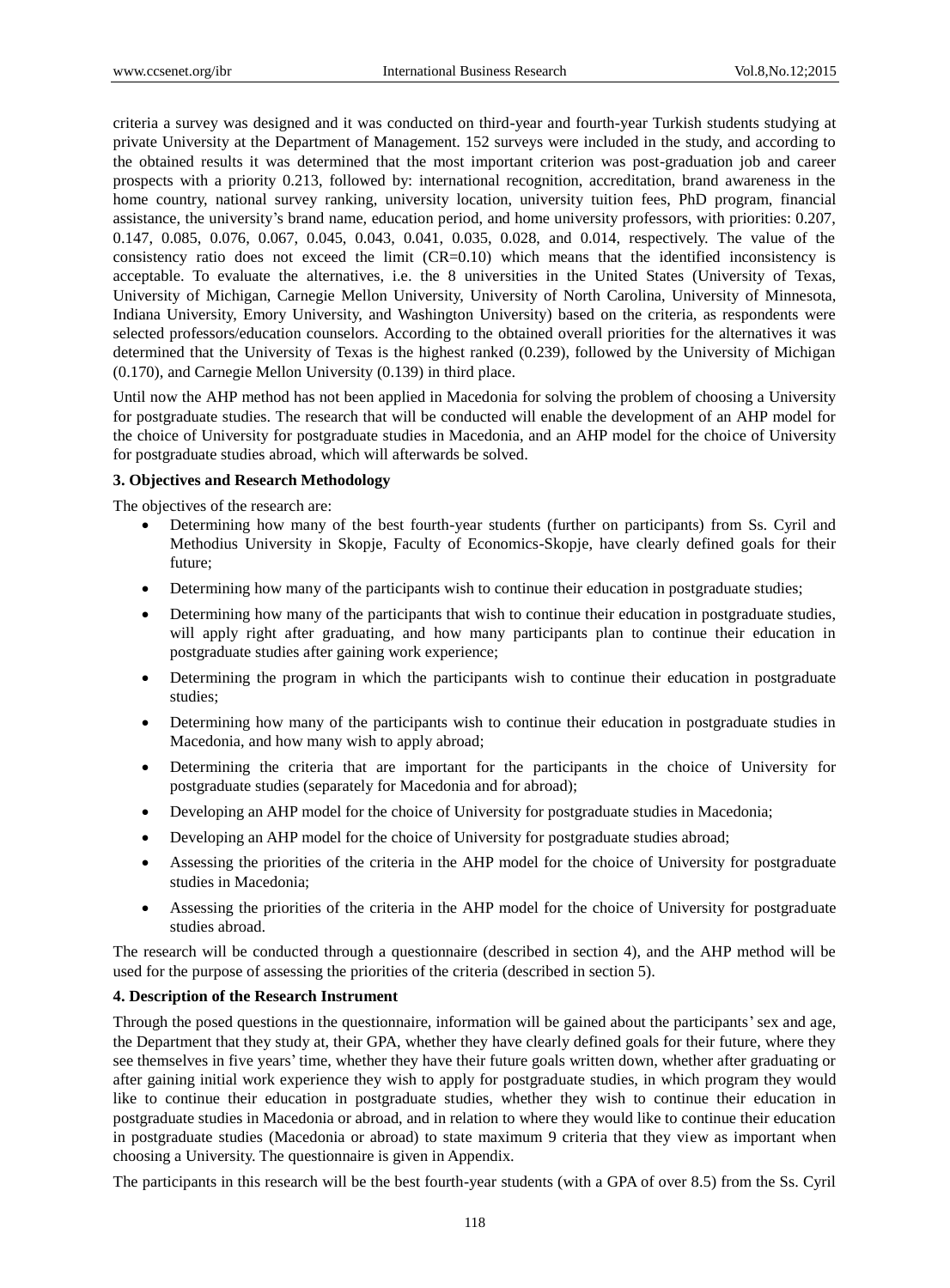and Methodius University in Skopje, Faculty of Economics-Skopje, and the questionnaire will be given to them in the summer semester of the academic 2015/2016.

The questionnaire will not be anonymous because the whole concept of the research is that after a period of 5 years the same participants will be surveyed once again so as to see whether they have achieved their goals. Aside from this the participants will state criteria that according to them are important when choosing a University for postgraduate studies in Macedonia or abroad, and for that purpose two groups of criteria will be created. The first group will contain all of the stated criteria that are important for the choice of University for postgraduate studies in Macedonia, it will be distributed via email among the participants who wish to continue their education in Macedonia; while the other group will contain all of the stated criteria that are important for the choice of University for postgraduate studies abroad, and it will be distributed via email among the participants who wish to continue their education abroad. The participants will be asked to grade the criteria on a scale of 1 to 5 (1 meaning the least important, and 5 meaning the most important), and they can grade different criteria with the same grade. Once the answers from the participants are received, the average score of importance of each criterion will be assessed, and 9 most important criteria from both groups will be chosen. If the number of criteria is high then factor analysis will be used for the reduction of the criteria. The chosen criteria will serve as an input for the multi-criteria AHP model. Subsequently, two AHP models will be constructed, so that one of them will contain criteria for the choice of University for postgraduate studies in Macedonia, while the other will contain criteria for the choice of University for postgraduate studies abroad. Assessment of the criteria priorities and the choice of University are explained in the following section.

#### **5. The Analytic Hierarchy Process (AHP)**

Thomas L. Saaty developed the Analytic Hierarchy Process in the late 70s of the XX century (Saaty, 1977) for the purpose of solving complex problems which can be decompos into the following elements: goal, criteria, sub-criteria and alternatives. Hunjak and Begicevic (2005, p. 173) point out that in cases in which the decision (the choice of some of the given alternatives and their prioritizing) is based on several criteria/sub-criteria, as one of the most widely exploited methods for decision making is the analytic hierarchy process.

The application of the analytic hierarchy process can be explained through these 4 steps:

1) In regards to the decision problem, a hierarchical model that consists of a goal, criteria, sub-criteria, and alternatives, is developed, so that the goal being at the top is followed by the criteria, sub-criteria, and finally the alternatives. Studies show that people can simultaneously deal with maximum 9 elements (Saaty, 1980, 1990b), which is in fact the maximum number of elements on every level of the hierarchical structure. Figure 1 demonstrates the general AHP model.

Except being used by single decision maker the AHP can be used in group session as well. The participants who wish to continue their education in postgraduate studies in Macedonia or abroad will be introduced to the AHP method (by explaining the methodological and mathematical basics of the method and presenting examples for its application). The hierarchical model that will be developed after the conducted research on the participants will consist of goal-a choice of University for postgraduate studies; criteria that will be chosen according to the average score of importance of each criterion or through factor analysis; and alternatives that will represent the Universities chosen by each participant. The number of criteria that will be chosen for the multi-criteria AHP model for the choice of University for postgraduate studies will not be over 9, and the same goes for the alternatives as well, i.e. the Universities that each participant will take into consideration.

2) In this step it is necessary to compare in pair the elements of each hierarchical level. The decision maker compares in pair two criteria regarding the goal, chooses which one is more important and specifies a judgment of how much more important that criterion is by using the Fundamental Scale for Pairwise Comparisons (Saaty, 2012, p. 73), demonstrated in Table 1. This is done for every pair of criteria. Next, the decision maker compares in pair the alternatives regarding each criterion. For example, when two alternatives are compared regarding the first criterion, it should be chosen the one that is preferred more, and to specify a judgment of how much more preferred that alternative is by using the same scale. As a rule, it is best firstly to compare at one level the strongest and the weakest elements, and the value to be used as a benchmark when doing the upcoming comparisons (Saaty, 2012, p. 268).

The participants who wish to continue their education in postgraduate studies in Macedonia or abroad will have to express judgments for the relative importance of each of the chosen criteria in regards to the set goal.

3) According to the pairwise comparisons, assessment of the weight of the criteria and the priorities of the alternatives is performed, and the overall priority of each alternative is assessed, for more details, see (Saaty,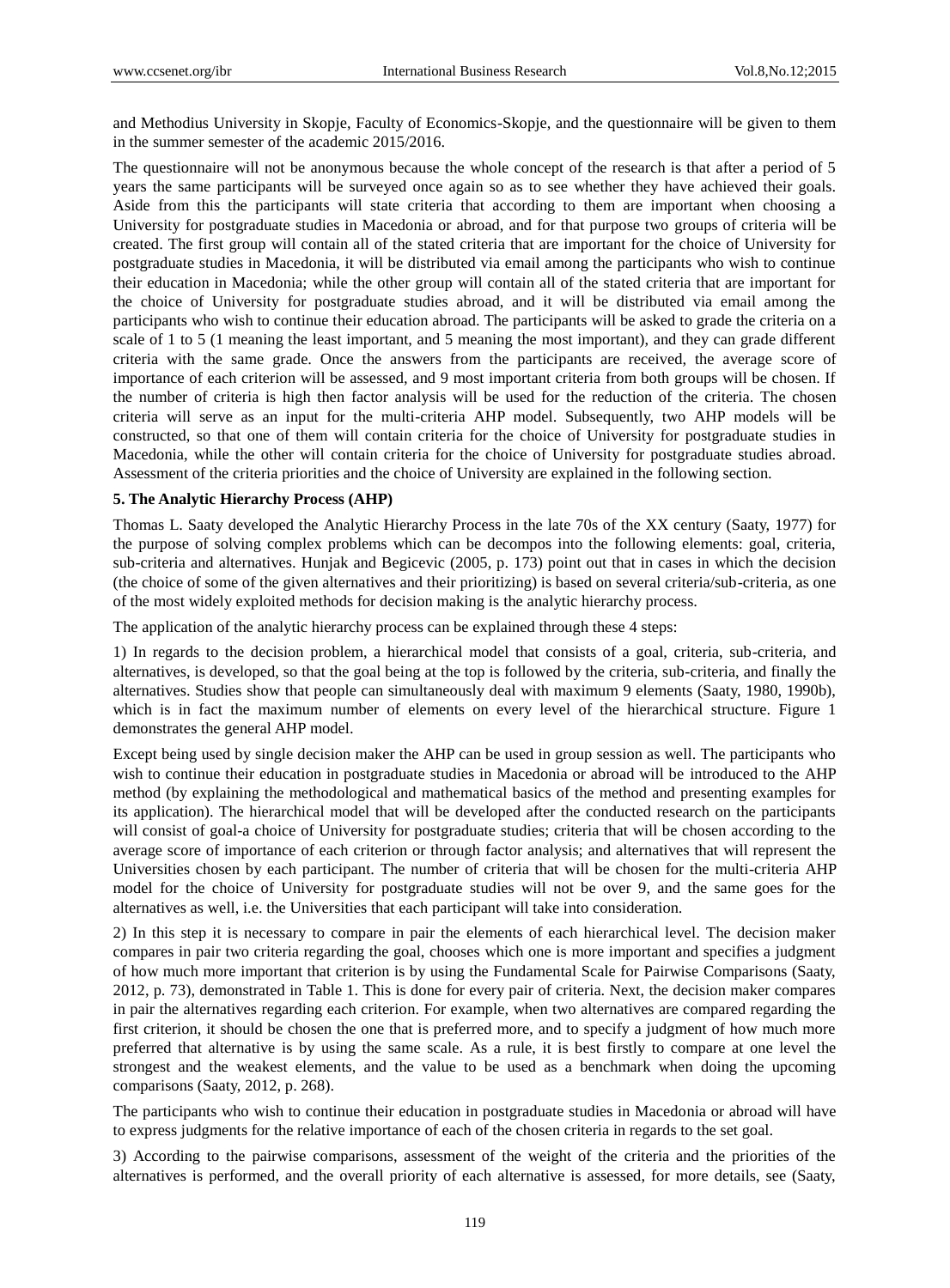1990a). Additionally, the ranking of the overall priorities for the alternatives allows determining which of them represents the best choice. Furthermore, in this step the consistency of judgments is measured by calculating the consistency ratio.

When AHP is used in group session the problem is structured by the group members, they provide judgments and debate about them and make a case for the values of the judgments until a consensus or compromise is reached (Saaty, 2012, p. 263). There are two ways for the numerical values of the judgments of the individuals in group judgment to be combined-one is the consensus vote, and the other is by using a geometric mean (Begicevic, Divjak, &Hunjak, 2011). For the consensus vote, see (Begicevic et al., 2011, p. 448). In the research that will be conducted among the best fourth-year students from the Ss. Cyril and Methodius University in Skopje, Faculty of Economics-Skopje, a geometric mean will be used to combine their individual judgments. Aczel and Saaty (1983) have proved that in cases when reciprocal judgments are used, the only way to combine the judgments from different individuals is by using a geometric mean.

In this step the priorities of the criteria will be assessed and the participants will have the way of assessing the overall priorities of the alternatives (Universities) explained to them, which will further allow ranking of the alternatives and the best choice.

4) In this step sensitive analysis is performed in order to observe how the change of the inputs (criteria and sub-criteria) influences the final results (priorities of alternatives).



Figure 1. General AHP model

Table 1. The fundamental scale for pairwise comparisons (Saaty, 2012, p. 73)

| Intensity of importance | Definition                                                                                                                                                                       | Explanation                                                                                                                |
|-------------------------|----------------------------------------------------------------------------------------------------------------------------------------------------------------------------------|----------------------------------------------------------------------------------------------------------------------------|
|                         | Equal importance                                                                                                                                                                 | Two activities contribute equally to the objective                                                                         |
| 3                       | Moderate importance                                                                                                                                                              | Experience and judgment slightly favor one activity over<br>another                                                        |
| 5                       | Strong importance                                                                                                                                                                | Experience and judgment strongly favor one activity over<br>another                                                        |
| 7                       | Very strong or demonstrated<br>importance                                                                                                                                        | An activity is favored very strongly over another; its<br>dominance demonstrated in practice                               |
| 9                       | Extreme importance                                                                                                                                                               | The evidence favoring one activity over another is of the<br>highest possible order of affirmation                         |
| 2, 4, 6, 8              | For compromise between the<br>above values                                                                                                                                       | Sometimes one needs to interpolate a compromise judgment<br>numerically because there is no good word to describe it       |
| Reciprocals of above    | If activity <i>i</i> has one of the<br>above nonzero numbers<br>assigned to it when compared<br>with activity $j$ , then $j$ has the<br>reciprocal value when<br>compared with i | A comparison mandated by choosing the smaller element as<br>the unit to estimate the larger one as a multiple of that unit |
| Rationals               | Ratios arising from the scale                                                                                                                                                    | If consistency were to be forced by obtaining $n$ numerical<br>values to span the matrix                                   |
| $1.1 - 1.9$             | For tied activities                                                                                                                                                              | When elements are close and nearly indistinguishable;<br>moderate is 1.3 and extreme is 1.9                                |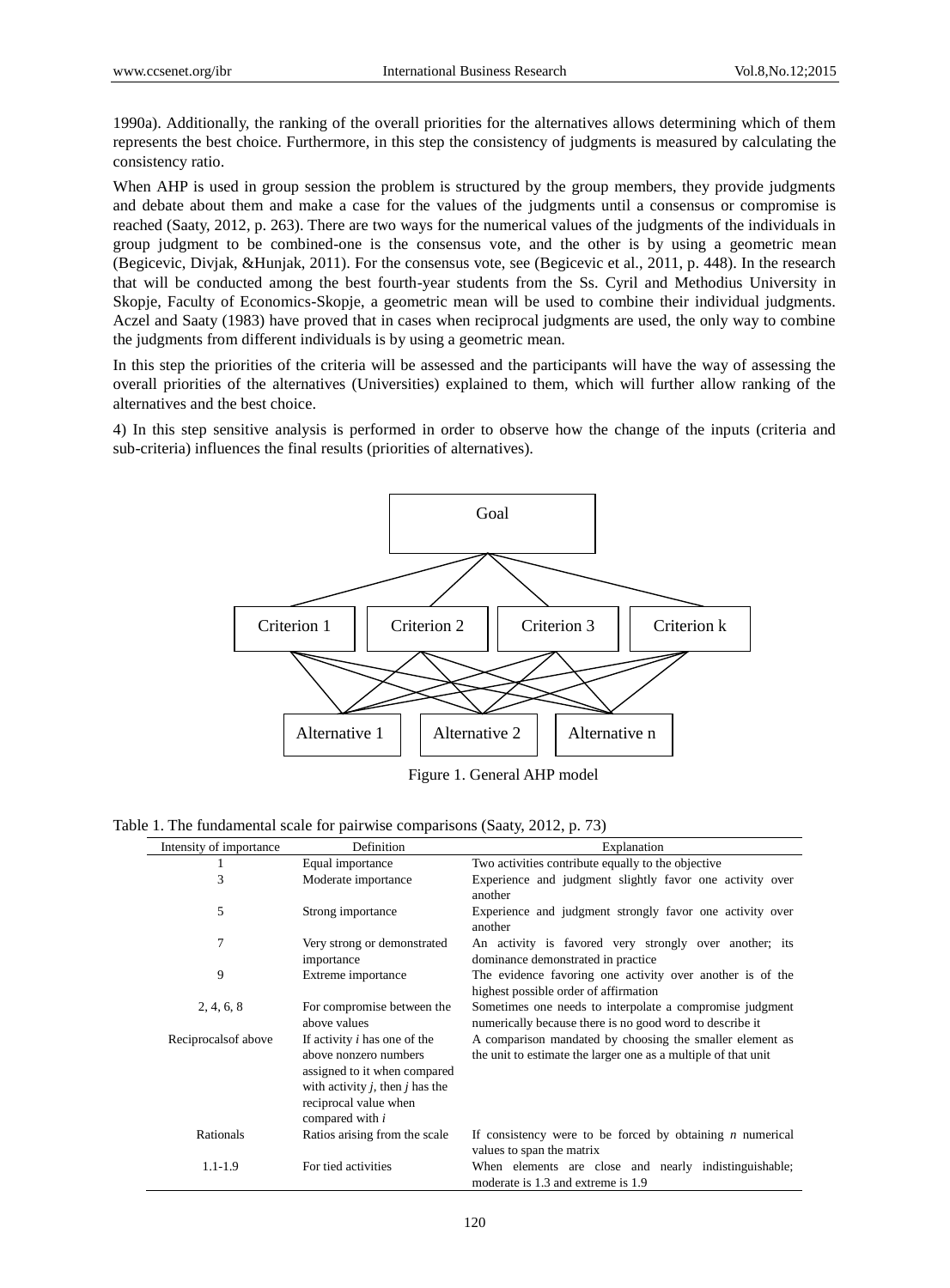The advantages of the analytic hierarchy process as a new approach in solving problems and decision making are the following (Saaty, 2012, p. 25): for a wide range of problems that are unstructured it provides a single model, which can be easily understood and which is flexible; in solving problems that are complex it integrates deductive approach and system approach; in the frames of the system it can deal with the interdependence of elements; natural tendency of our mind is to sort the elements of a system at various levels and to group like elements in each level, and the analytical hierarchy process reflects this tendency of the mind; Saaty (2005, p. ix) states that AHP presents a method of relative measurement of intangibles, so that for measuring intangibles it provides a scale of absolute numbers and for establishing priorities it provides a method; one of its basic principles is logical consistency, and it tracks logical consistency of judgments used in determining priorities; it synthesizes results; relative priorities of the factors within the system are taken into consideration and it enables the decision makers to choose the best alternative on the basis of their goals, the analytic hierarchy process does not insist on consensus but on the basis of the various judgments it synthesizes outcome which is representative; and it enables the decision makers to refine the problem definition and to improve their judgment and understanding through repetition.

Besides the advantages, the analytic hierarchy process has its limitations as well and the most frequently mentioned in literature are the following (Begicevic, 2008, p. 115): the fundamental scale for pairwise comparisons is not big enough to compare the hierarchy elements in pairs-connected with some decision problems; numerous pairwise comparisons are necessary for most problems; very often, it is especially difficult to achieve acceptable CR; and alternatives which are not comparable, are not allowed. Begicevic (2008) points out that out of the listed limitations of the AHP method the first and last are mentioned as its biggest limitations, and as for the possibility of expanding the fundamental scale for pairwise comparisons and compare alternatives which at first glance are incomparable, seе (Saaty, 2005, pp. 7-8).

#### **6. Conclusion**

The objective of the research which will be conducted among the best fourth-year students at the Faculty of Economics-Skopje within the Ss. Cyril and Methodius University in Skopje, in the summer semester of the academic year 2015/16 is to determine the number of students who will continue their education at postgraduate studies and the place (whether it will be Macedonia or abroad) and to identify the criteria which they consider important when choosing university.

In order to solve the problem for choosing university for postgraduate studies it is proposed to use multi-criteria method AHP which will firstly be explained at the sample consisted of respondents who want to continue at postgraduate studies. Out of the respondents who want to continue at postgraduate studies in Macedonia we will identify the criteria of importance when choosing university in Macedonia, and analogically out of those who want to continue at postgraduate studies abroad we will identify the criteria of importance when choosing a university abroad. Determining the criteria which serve as input in the multi-criteria AHP model for choosing university for postgraduate studies (in Macedonia or abroad) will be done by calculating the arithmetic mean or by using the statistical technique factor analysis. Assessing the priorities of the criteria will enable to determine which criterion is the most important for the respondents, and which one is the least important. This is especially important for the universities because it provides criteria which are important for the potential students at postgraduate studies and they would be able to act in the direction of their improvement and promotion.

The sample of this study will be comprised of the best fourth-year students at one high education institution in Macedonia and the results will give conclusions which refer only to this sample but in order to make more general conclusions in the next research a wider sample of students can be used who study at the Faculties of Economics in Macedonia, and further on the same can be expanded and include students out of the borders of this country and thus make a comparative analysis. Also, this research can be conducted at the other faculties not only at the faculties of economics.

## **References**

- Aczel, J., & Saaty, T. L. (1983). Procedures for synthesizing ratio judgment. *Journal of Mathematical Psychology, 27*, 93-102. [http://dx.doi.org/10.1016/0022-2496\(83\)90028-7](http://dx.doi.org/10.1016/0022-2496(83)90028-7)
- Avery, C., & Hoxby, C. (2004). Do and should financial aid packages affect students' college choices? In C. Hoxby (Ed.), College choices: *The economics of where to go, when to go, and how to pay for it* (pp. 239-299). Chicago: University of Chicago Press.<http://dx.doi.org/10.7208/chicago/9780226355375.003.0007>
- Begicevic, N. (2008). *Strategic planning of e-learning implementation using multi-criteria decision making models* (Unpublished doctoral dissertation)). University of Zagreb, Faculty of Organization and Informatics,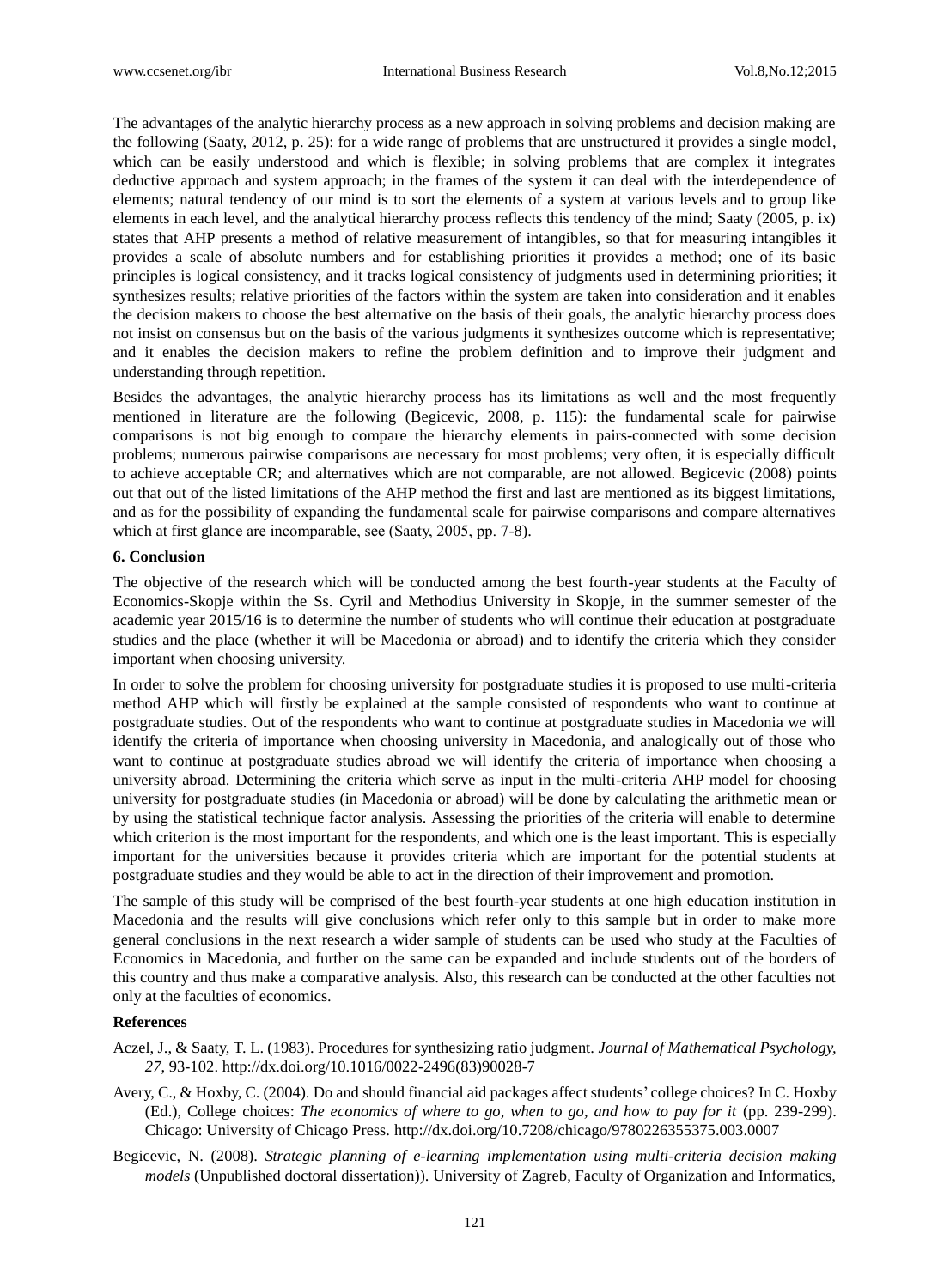Varazdin, Croatia (in Croatian).

- Begicevic, N., Divjak, B., & Hunjak, T. (2011). AHP-based Group Decision Making Using Keypads. *Int. J. Economics and Business Research, 3*(4), 443-458.<http://dx.doi.org/10.1504/IJEBR.2011.040953>
- Chen, C. H., & Zimitat, C. (2006). Understanding Taiwanese students' decision-making factors regarding Australian international higher education. *Int. J. Educ. Manage., 20*(2), 91-100. <http://dx.doi.org/10.1108/09513540610646082>
- Dahari, Z., & Abduh, M. (2011). Factors influencing international students' choice towards universities in Malaysia. *African Journal of Business Management,5*(26), 10615-10620.
- Drewes, T., & Michael, C. (2006). How do students choose a university? An analysis of applications to universities in Ontario, Canada. *Research in Higher Education, 47*(7), 781-800. <http://dx.doi.org/10.1007/s11162-006-9015-6>
- Gibney, R., & Shang, J. (2007). Decision making in academia: A case of the dean selection process. *Mathematical and Computer Modelling,* 1030-1040. <http://dx.doi.org/10.1016/j.mcm.2007.03.024>
- Ho, W. (2008). Integrated analytic hierarchy process and its applications-A literature review. *European Journal of Operational Research,186*, 211-228[. http://dx.doi.org/10.1016/j.ejor.2007.01.004](http://dx.doi.org/10.1016/j.ejor.2007.01.004)
- Hsieh, Y.J. (2010). *The decision-making process of international students in Taiwan: A case study*. Paper presented at the Fifth APAIE 2010 Conference, Griffith University, Australia.
- Hunjak, T., & Begicevic, N. (2005). How to choose the most suitable form of implementing e-learning? In B. Aurer, & M. Baca (Eds.), *Proceedings of the 16th International Conference on Information and Intelligent Systems* (pp. 169-178). Varazdin: Faculty of Organization and Informatics Varazdin, University of Zagreb.
- Ivy, J. (2008). A new higher education marketing mix: The 7Ps for MBA marketing. *Int. J. Educ. Manage., 22*(4), 288-299.<http://dx.doi.org/10.1108/09513540810875635>
- Jackson, G. A. (1982). Public efficiency and private choice in higher education. *Edu. Eval. Pol. Anal., 4*(2), 237-247.<http://dx.doi.org/10.3102/01623737004002237>
- Long, B. T. (2004). How Have College Decisions Changed over Time? An Application of the Conditional Logistic Choice Model. *J. Econom., 121,* 271-296.<http://dx.doi.org/10.1016/j.jeconom.2003.10.004>
- Mansky, C., & Wise, D. (1983). *College choice in America*. Cambridge: Harvard University Press. <http://dx.doi.org/10.4159/harvard.9780674422285>
- Montgomery, M. (2002). A nested logit model of the choice of a graduate of a business school. *Econ. Educ. Rev., 21*(5), 471-480. [http://dx.doi.org/10.1016/S0272-7757\(01\)00032-2](http://dx.doi.org/10.1016/S0272-7757(01)00032-2)
- Paulsen, M. B. (1990). *College choice: Understanding student enrollment behavior*. ASHE-ERIC Higher Education Report No. 6. Washington, DC: The George Washington University, School of Education and Human Development.
- Rouyendegh, B. D., & Erkan, T. T. (2012). Selection of academic staff using the fuzzy analytic hierarchy process (FAHP): A pilot study. *TehnickiVjesnik, 19*(4), 923-929.
- Saaty, T. L. (1977). A Scaling Method for Priorities in Hierarchical Structures. *Journal of Mathematical Psychology, 15*(3), 234-281[. http://dx.doi.org/10.1016/0022-2496\(77\)90033-5](http://dx.doi.org/10.1016/0022-2496(77)90033-5)
- Saaty, T. L. (1980). *The Analytic Hierarchy Process*. New York: McGrow Hill Company.
- Saaty, T. L. (1990a). How to make a decision: The analytic hierarchy process. *European Journal of Operational Research, 48*, 9-26. [http://dx.doi.org/10.1016/0377-2217\(90\)90057-I](http://dx.doi.org/10.1016/0377-2217(90)90057-I)
- Saaty, T. L. (1990b). *Multicriteria decision making: The analytic hierarchy process*. Pittsburgh: RWS Publications.
- Saaty, T. L. (2005). *Theory and Applications of the Analytic Network Process: Decision Making with Benefits, Opportunities, Costs, and Risks*. Pittsburgh: RWS Publications.
- Saaty, T. L. (2012). *Decision making for leaders: The analytic hierarchy process for decisions in a complex world* (3rd ed.). Pittsburgh: RWS Publications.
- Salimi, N., & Rezaei, J. (2015). Multi-criteria university selection: Formulation and implementation using a fuzzy AHP. *Journal of Systems Science and Systems Engineering, 24*(3), 293-315. <http://dx.doi.org/10.1007/s11518-015-5271-3>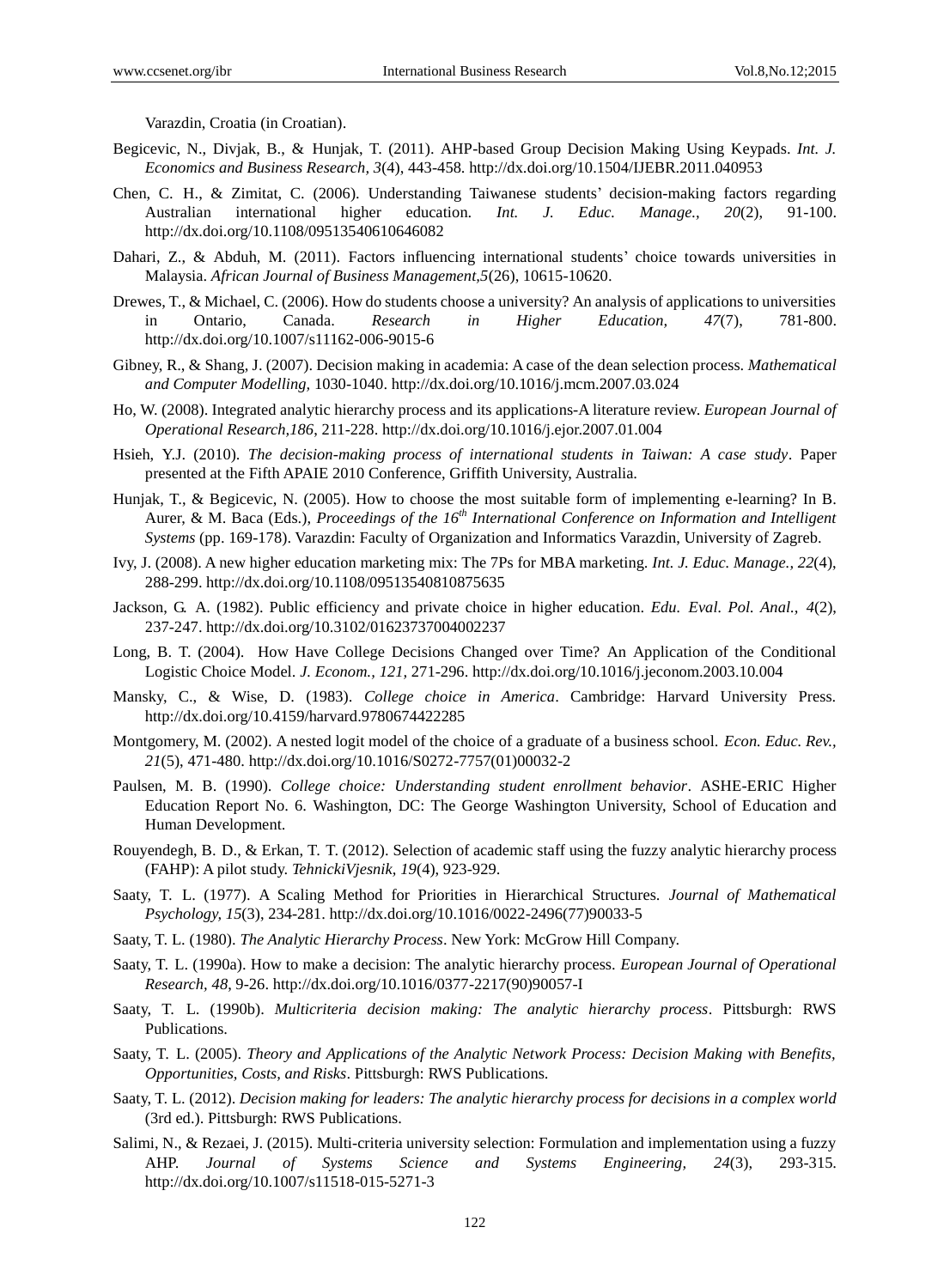- Tas, A., & Ergin, E. A. (2012). Key factors for student recruitment: The issue of university branding. *International Business Research, 5*(10), 146-153.<http://dx.doi.org/10.5539/ibr.v5n10p146>
- Vaidya, O., & Kumar, S. (2006). Analytic hierarchy process: An overview of applications. *European Journal of Operational Research, 169*, 1-29[. http://dx.doi.org/10.1016/j.ejor.2004.04.028](http://dx.doi.org/10.1016/j.ejor.2004.04.028)
- Zhang, L., Yu, X., Yang, Z., & Du, Q. (2014). Human Capital Planning of Faculties in Higher Education Institutions with Analytic Hierarchy Process Model. *Journal of Human Resource and Sustainability Studies, 2*, 224-229.<http://dx.doi.org/10.4236/jhrss.2014.24023>

#### **Notes**

Note 1. If the answer to question 10 is affirmative, then do not answer the following questions.

Note 2. If the answer to question 14 is affirmative, then answer question 15, but if it is negative, then skip to question 16.

#### **Appendix**

#### **Questionnaire**

Instructions:

Dear,

The aim of this questionnaire is to gain information as to whether you have clearly defined goals for your future, whether your education will consist only of graduate studies, or if you would like to continue your education in postgraduate studies, where would you like (in Macedonia or abroad), and what criteria are the most important in your opinion regarding the choice of University for postgraduate studies in Macedonia or abroad.

The information gained from your questionnaire will not be used separately, but as part of the whole sample.

Thank you in advance for your time in filling out the questionnaire.

123 1. Name and surname (insert): 2. E-mail address (insert): 3. Sex (circle your answer): a) male b) female 4. Age (insert): \_\_\_\_\_ years 5. Department (circle your answer) а) E-business b) Economics c) Marketing d) Management e) Foreign Trade f) Accounting and Auditing g) Financial Management 6. GPA (insert): 7. Do you have clearly defined goals for your future? (circle your answer) a) yes b) no 8. Where do you see yourself in 5 years' time: 9. Are your future goals written down? (circle your answer) a) yes b) no 10. Will your education consist only of graduate studies? (Note 1) (circle your answer) a) yes b) no